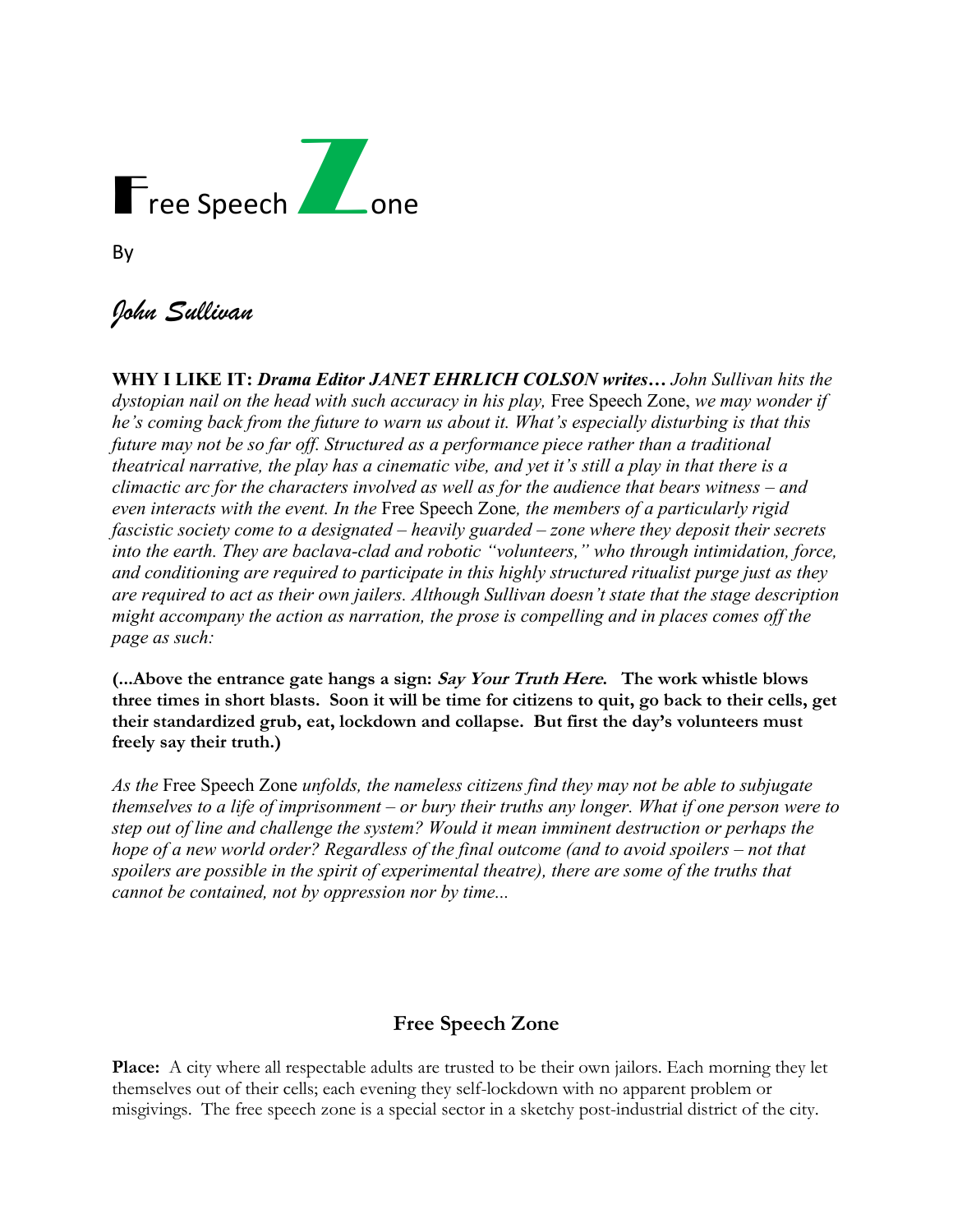The site is rectangular, circumscribed by an 8 ft. tall cyclone fence rimmed with concertina wire with one way in and out – through a heavy gate, also 8 ft. tall. Inside there are guards at each corner. Two others coordinate volunteers in process. Citizens who forget to volunteer or deliberately forgo the zone have recurring reminders piped into their cells. The frequency and volume of these reminders depends on how long it's been since they last voluntarily used the zone.

**Note:** No children live in this city; they are removed at birth and raised in a separate World of and for The Kiddos. They're conditioned to work, lock their cells, and generally honor the process. Reinforcements for good behavior are doled out on an intermittent schedule. Those who fail to respond to this conditioning never return never return to the city.

**Time:** This is blurry, but it seems to be some time like right now shading into some time in the near-enough future. The zone is used each afternoon just before the swing shift end-to-workday whistle blows.

#### **Characters:**

**12 nameless citizen / "volunteers"** who come to the zone to say their truth. **4 interior guards** with tasers, one at each corner of the zone to maintain compliance. **1 gate** and **1 spade-keeper** to smoothly move the process inside the compound.

#### **(At Rise:)**

**(The Free Speech compound in late afternoon. Inside the enclosure, the interior guards are at their posts in each of the four corners. One gate-keeper is poised at the gate, the other, designated the spade-keeper, near a central pit holds a short-handled spade. That central pit is a very shallow landfill designed to receive, absorb and muffle each volunteer's free speech act. Above the entrance gate hangs a sign: Say Your Truth Here. The work whistle blows three times in short blasts. Soon it will be time for citizens to quit, go back to their cells, get their standardized grub, eat, lockdown and collapse. But first the day's volunteers must freely say their truth.)**

**(In response to the signal, volunteers begin to move toward the free speech compound. They come from backstage; they come through the side exits; they rise from the audience and come. Twelve altogether, they converge slowly, deliberately, more or less robotically on the compound's entrance. As they arrive, the gate-keeper hands each a balaclava which they slip over their heads. As soon as the balaclava is on and adjusted, the gate-keeper gives each a push and they shuffle around the pit. The first ones move toward the spade-keeper, going full circle around the pit. When all twelve are in place, they turn together and face the inside of the pit. The spade-keeper tosses the short-handled spade to the first one in line and commands: "dig your truth-hole, now." The truth-sayer kneels down and digs with the spade. When the truth-sayer's tiny hole is dug, the spade-keeper commands: "say your truth, now." The truth-sayer presses her / his lips into the dirt and whispers their secret truths, the questions that gnaw at their very core into the pit. These truths often take the form of an unanswerable question? If this truth is too loud, the spade-keeper pushes the truth-sayer's butt with his foot and commands: "say your truth, now, say it better." When truth is said at the proper (subdued) volume, the spade-keeper commands the truth-sayer to: "bury your truth, now." And so each truth-sayer buries their truth in the shallow pit,**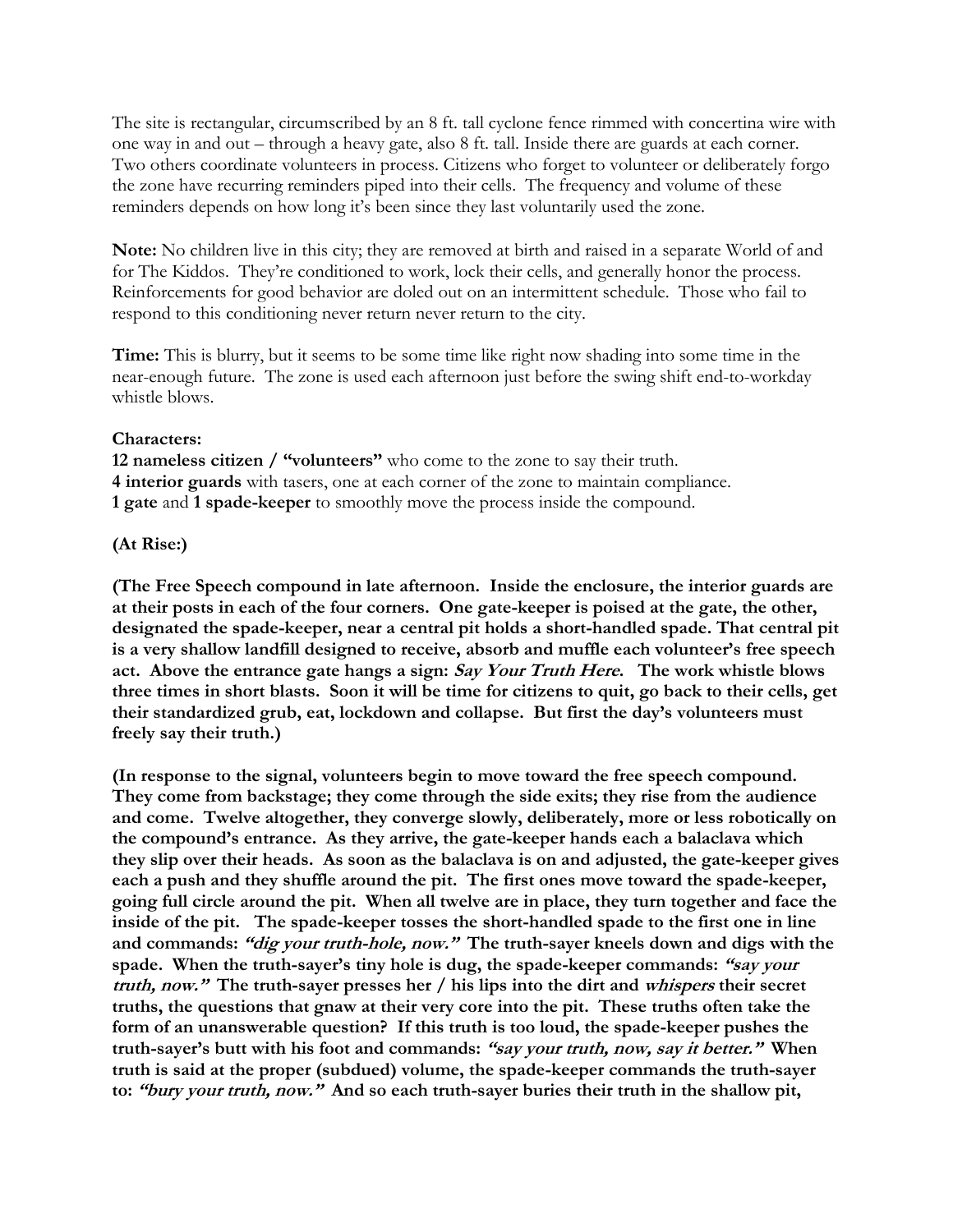**rises up and tosses the spade to the next truth-sayer, then takes their place at the back of the circular line. This process proceeds robotically in lock-step.)**

**(But at some point, there's a serious glitch. One of the truth-sayers – maybe one that's already buried their truth and moved on, or maybe one that hasn't yet, but has been to the Zone before and remembers this process, rips off their balaclava, breaks ranks, jumps down into the shallow pit and begins to root around and dig with their fingers. Then another follows suit. Now the guards light up their tasers and move to force the truth-sayers back into compliance with the process. But the other truth-sayers grab them and the odds are bad for the guards: the corner-guards are overwhelmed, subdued - "fully neutralized" in guard-speak. The truth-sayers bend and smash each corner-guard's taser and throw the broken weapons over the fence. The gate-keeper and the spade-keeper flee the compound – no truth-sayer attempts to stop or hold them. Truth-sayers escort the four corner-guards to the gate and give each a push-out. The corner-guards also flee.)**

**(The others join the two digging truth-sayers, now. They've all ripped off their balaclavas and they're frantically digging, digging, digging with their hands. Now we hear snatches of prayer, plea, observation, imprecation, denunciation, incantations, ancient-recent-future truths rising up from the pit, first as whispers, then repeated – over and over - with more and more volume and resonance. Some pieces of this buried truth-questioning might sound like this, though not necessarily in any order like this:)**

*Where are my children? What, where is this place? Where is my husband-wife-partner-lover? I hurt? I hurt, I'm so tired! Why do I hurt, so much, why do I? Do I, did I ever have children My brain hurts, why does my brain hurt so much? Am I dead, yet? I'm lonely, it's so lonely in here! My body's stiff, sore, rigid, so brittle!! If this goes on … If this goes on I'll … I'll … I'll break and shatter! Please, someone talk to me! Me and you / you and me / where are we, now? Who did this to me / who did this to you? Who are you? Were we ever a WE? Where are my children? I'm scared, all the time! A ghost told me to keep my promise, or it would be bad. What does that mean? I can't feel anything, anymore, anywhere My heart … my heart is so a brittle Who replaced my memory with this life? Where are my hands, my feet, is this really MY face? I can't feel my hands, my feet, my body! Did I love you, once, did I ever know how to do that? My breath is caught in my chest! Who was I, who am I now? Why, why, why, why, why? Who put me here, who, who are you? Where are my children? Did I ever have any children? Where are my children?*

**(There are many other truths in that pit. Most of these truths leak out of their holes as questions. And maybe audience members add their own truth to the sound-scape. Maybe audience members rise up, too, and walk toward the Free Speech Zone. saying their truth as they (not so robotically) walk. The waves of spoken truth grow and swell, as does the number of truth-sayers.)**

**(The last work whistle has yet to blow. Waves of buried truth & uncomfortable / unanswerable questions radiate from the Zone and spawn chimeras, anomalies, inflection points, new event horizons, new holes in hereditary over-stories. Everywhere throughout the city, citizens leave their work stations before the work whistle blows and wind their way toward the Free Speech Zone, saying their own truth as they come. Something once locked is broken, now: all that truth, all that need to know, once buried, spirals through the air and finds its voice, its key, its rhythm … holds aloft its signature wound like a torch.**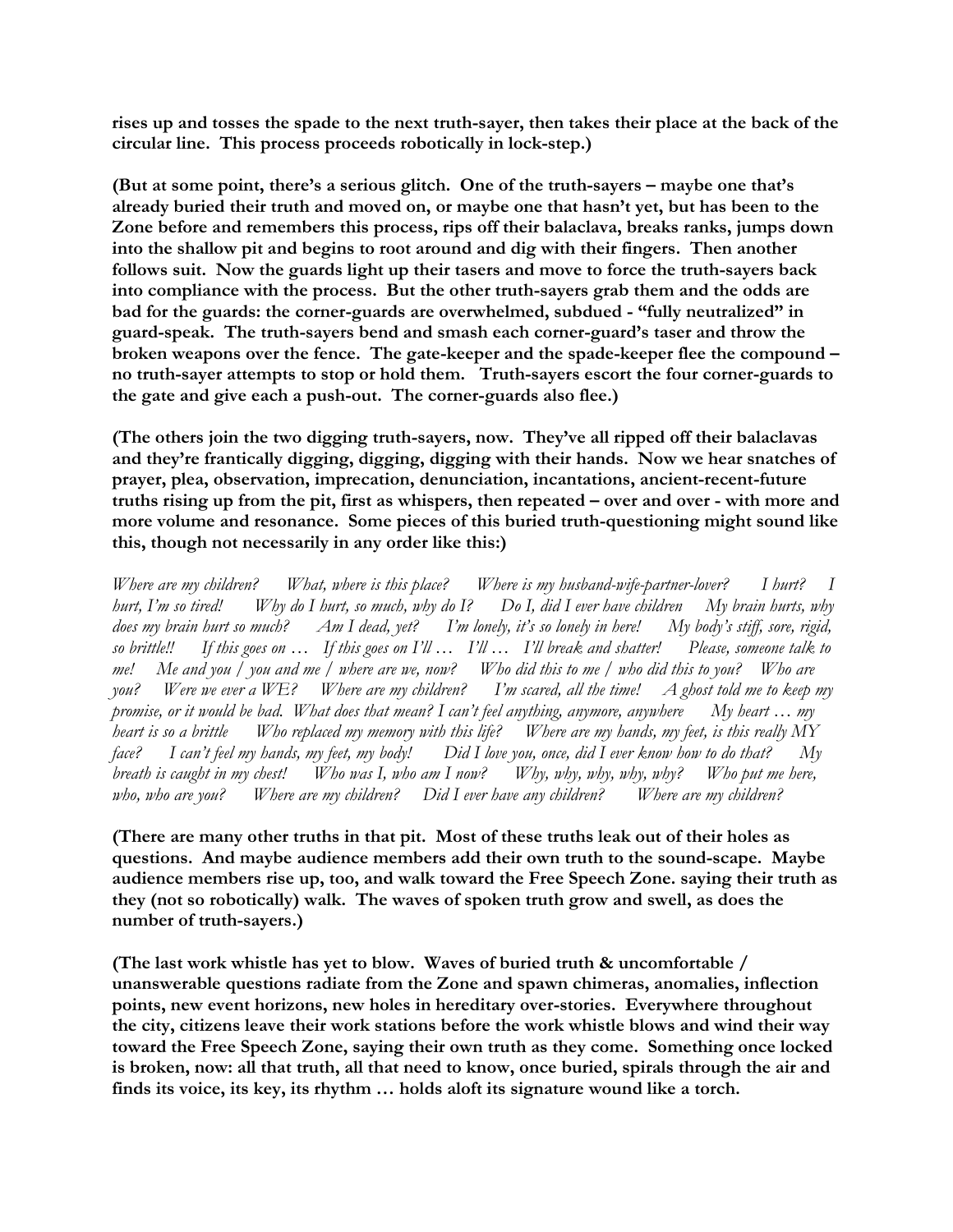### **DONE**

**THE PLAYWRIGHT SPEAKS:** The inspiration for *Free Speech Zone* came from direct inthe-street encounters with some of these dubious structures of the same name created by national political parties in concert with municipal police, the FBI and Homeland Security to sequester, isolate and dampen inconvenient progressive voices that interfere with mainstream messaging – sometimes referred to as "soft propaganda" – at political events like national nominating conventions, self-congratulatory rallies, and red carpet donor meetings. This description of the scene by a visitor to a (2004) version of such a zone at the Boston Democratic Convention is lifted from John Whitehead's article in the Colorado Independent, *A Free Speech Graveyard at the Democratic National Convention*.

> *"[Free speech zones] are not only a blatant offense to free speech, but also highly dangerous and unsafe. I would suggest protesting anywhere in Boston but inside of it. No amount of hyperbole can accurately describe how disastrous the interior actually is. It's like a scene from some post-apocalyptic movie — a futuristic, industrial detention area from a Mad Max film. You are surrounded on all sides by concrete blocks and steel fencing, with razor wire lining the perimeter. Then, there is a giant black net over the entire space."*

Now that's a full capture of one grotesquely deranged image; I wish I'd written it myself. Sounds like an inviting space to speak freely, no? And this quote doesn't even mention the partially concealed cameras that drew a bead on each protester's face for easy identification and possible further surveillance. Whitehead's complete article on speech zones and their implications for democracy may still be accessed at:

[https://www.coloradoindependent.com/2008/07/22/a-free-speech-graveyard-at-the](https://www.coloradoindependent.com/2008/07/22/a-free-speech-graveyard-at-the-democratic-national-convention/)[democratic-national-convention/.](https://www.coloradoindependent.com/2008/07/22/a-free-speech-graveyard-at-the-democratic-national-convention/)

While I steered my *Free Speech Zone* in a more existential inward direction, the core of the piece is contained in this image, as well as my own remembrance of the set and production concept of Alan Browne's 1987 AID's play, *Beirut*, and photos of The Living Theater's 1963 production of Kenneth H. Brown's drama set in a military jail, *The Brig*. Other dystopian works (both plays, novels, films) such as Roberto Bolaño's, *2666,* Fernando Arrabel's, *Guernica*, and a profoundly disturbing South African film*, District 9,* haunt this piece as well*.*

About the various themes in this short play: I'm attempting to engage and unpack the visceral feel of social issues like isolation (especially coming off successive COVID lockdowns), alienation (both from others and our own sense of self), and the way extreme individualism (in this case enforced) causes us, as plural / feeling beings, to disconnect, contract and spiral ever further inward. I thought physical actions "said" all of that better than dialogue so no one speaks directly – human to human - in this piece. Guards bark orders and engineer behavior but that's